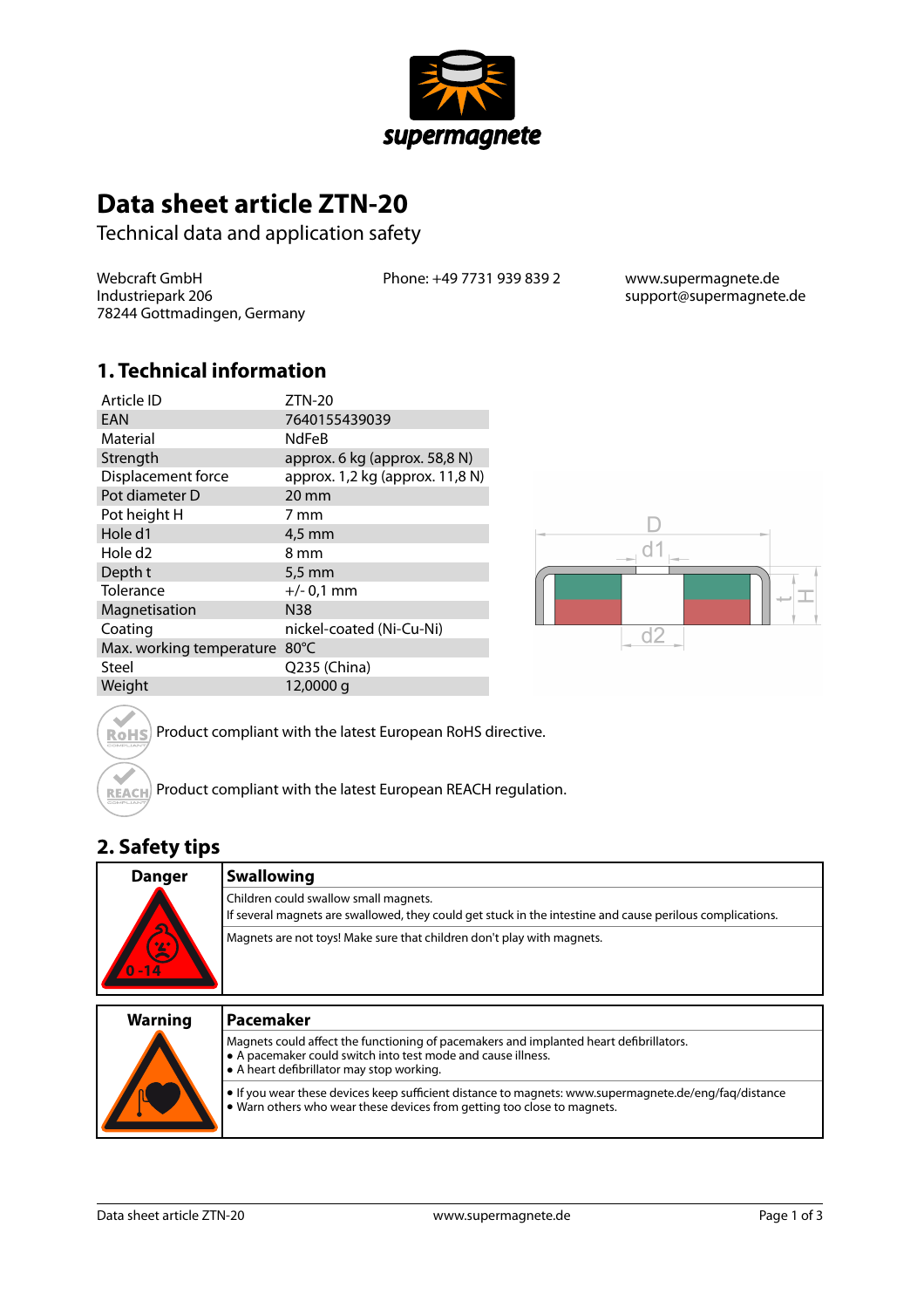| <b>Warning</b> | Heavy objects                                                                                                                                                                                                   |
|----------------|-----------------------------------------------------------------------------------------------------------------------------------------------------------------------------------------------------------------|
|                | Too heavy loads, symptoms of fatigue as well as material defect could cause a magnet or magnetic hook to<br>loosen from the surface that is was attached to.<br>Falling objects could lead to serious injuries. |
|                | • The indicated adhesive force applies only to ideal conditions. Allow for a high safety cushion.<br>. Don't use magnets in places where people could sustain injuries in case of material failure.             |

## **Warning Metal splinters**

|  | Neodymium magnets are brittle. Colliding magnets could crack.<br>Sharp splinters could be catapulted away for several meters and injure your eyes.                          |
|--|-----------------------------------------------------------------------------------------------------------------------------------------------------------------------------|
|  | $\bullet$ Avoid the collision of magnets.<br>● Wear safety glasses when handling larger magnets.<br>Make sure that nearby people are also protected or keep their distance. |

## **3. Handling and storing**

| Caution | Magnetic field                                                                                                                                                                                              |
|---------|-------------------------------------------------------------------------------------------------------------------------------------------------------------------------------------------------------------|
|         | Magnets produce a far-reaching, strong magnetic field. They could damage TVs and laptops, computer hard<br>drives, credit and ATM cards, data storage media, mechanical watches, hearing aids and speakers. |
|         | • Keep magnets away from devices and objects that could be damaged by strong magnetic fields.<br>· Please refer to our table of recommended distances: www.supermagnete.de/eng/faq/distance                 |

| <b>Caution</b> | <b>Combustibility</b>                                                                   |
|----------------|-----------------------------------------------------------------------------------------|
|                | When machining magnets, the drilling dust could easily ignite.                          |
|                | Stay away from machining magnets or use appropriate tools and sufficient cooling water. |

| <b>Caution</b> | <b>Nickel allergy</b>                                                                                                                                                                                                                                                            |
|----------------|----------------------------------------------------------------------------------------------------------------------------------------------------------------------------------------------------------------------------------------------------------------------------------|
|                | Many of our magnets contain nickel, also those without nickel coating.<br>• Some people have an allergic reaction when they come into contact with nickel.<br>• Nickel allergies could develop from perpetual contact with nickel-plated objects.                                |
|                | • Avoid perpetual skin contact with magnets.<br>• Avoid contact with magnets if you already have a nickel allergy.                                                                                                                                                               |
| <b>Notice</b>  | Influence on people                                                                                                                                                                                                                                                              |
|                | According to the current level of knowledge, magnetic fields of permanent magnets do not have a measurable<br>positive or negative influence on people. It is unlikely that permanent magnets constitute a health risk, but it<br>cannot be ruled out entirely.                  |
|                | • For your own safety, avoid constant contact with magnets.<br>• Store large magnets at least one metre away from your body.                                                                                                                                                     |
| <b>Notice</b>  | <b>Splintering of coating</b>                                                                                                                                                                                                                                                    |
|                | Most of our neodymium magnets have a thin nickel-copper-nickel coating to protect them from erosion. This<br>coating could splinter or crack due to collision or large pressure. This makes them vulnerable to environmental<br>influences like moisture and they could oxidise. |
|                | • Separate big magnets, especially spheres, with a piece of cardboard.<br>• Avoid collisions of magnets as well as repeated mechanical exposure (e.g. blows, bashes).                                                                                                            |